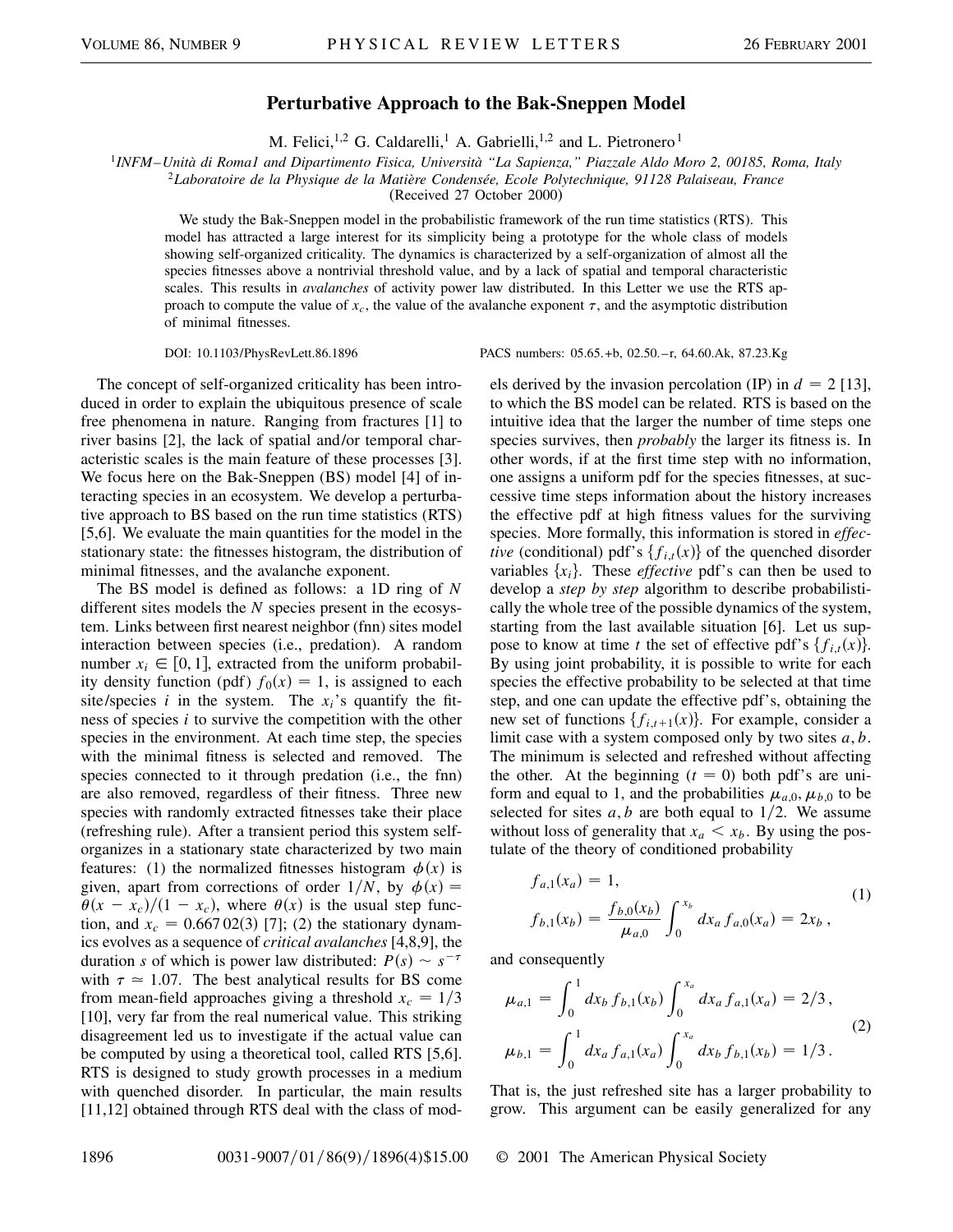time *t*. For instance, if the site selected is always the same,  $f_{b,t} = (t + 1)(x_b)^t$  and  $\mu_{b,t} = \frac{1}{t+2} \approx \frac{1}{t}$ .

In order to implement this program for the BS, one needs only an initial site configuration with known  $\{f_{i,t}(x)\}.$ There are two possibilities: (i) to follow the dynamics from the first time step  $t = 0$ , having obviously  $f_{i,0}(x) \equiv$  $f_0(x) = 1$  for each *i*; (ii) to start at an arbitrary time *t* for which the set  $\{f_{i,t}(x)\}\$ is known. In the following, we consider mainly the case (ii): the system is considered already at the critical stationary state, just after the first step of a critical avalanche. We call the site selected at this first step the *initiator* of the avalanche. We recall that the initiator fitness [9] lies in an interval of order  $1/N$  around  $x_c$ , and all the other sites have a fitness  $x > x_c$ . Avalanches are defined as geometrically and causally connected sequences of growths. Since it has been proved that each avalanche is independent of the others, the probabilistic study of a generic critical avalanche provides a complete statistical description of the stationary state. Without loss of generality, we consider the initiator placed at  $i = 0$  and its selection at  $t = 0$ . At  $t = 1$ , the just grown initiator and its two fnn sites have the fitness uniformly distributed because of the refreshing rule [i.e.,  $f_{0,1}(x) = f_{-1,1}(x) = f_{-1,2}(x)$  $f_{1,1}(x) = f_0(x) = 1$ . Let us call  $A_t$  (*active* sites) the set of sites refreshed by the avalanche up to its *t*th step. Consequently,  $A_1$  is composed of the three sites  $-1$ , 0, and  $+1$ . The set  $A_t$  defines a connected segment on the system because of the geometrical connectivity of an avalanche. One can represent the evolution of the system as a branching process (see Fig. 1). At each time step, the growth of each active site corresponds to a branching event.

The growths of "nonactive" sites are not included in the branching tree, because this implies the end of the avalanche and the beginning of a new one. Any finite connected path on this branching tree represents a single realization of the avalanche. The tree contains all the possible realizations of the avalanche with a given initiator.



FIG. 1. The first three temporal steps of an avalanche tree. The initiator  $i = 0$  is selected at  $t = 0$  and the possible growths are shown.

The avalanche proceeds, after the selection of the initiator, if at least one of the three sites belonging to  $A_1$  has fitness below  $x_c$ . In general, at the *t*th time step of the avalanche, if one knows the effective pdf  $f_{i,t}(x)$  for each site  $i \in A_t$ , one can write the effective growth probability of site *i* conditioned to the fixed past history:

$$
\mu_{i,t} = \int_0^{x_c} dx_i f_{i,t}(x_i) \prod_{j \neq i} \left[ \int_{x_i}^1 dy f_{j,t}(y) \right].
$$
 (3)

Each of these possible growth events corresponds to a branch of the tree leading from the starting configuration to a new one characterized by a new set  $A_{t+1}$  of active sites with their new effective pdf's. The set of sites  $A_{t+1}$  is related with the "mother" set *At*. If the just grown site *i* is not an extreme of the segment defined by  $A_t$ , then  $A_{t+1} \equiv A_t$ . If, instead,  $i$  is the left (right) extreme of  $A_t$ , then the left (right) finn of *i* must be added to  $A_t$  in order to obtain  $A_{t+1}$ . After the selection of site *i*, the new effective pdf's of the sites belonging to  $A_{t+1}$  are obtained from those of  $A_t$  by applying both the refreshing rule of the dynamics and the law of conditional probability  $P(B | A) = \frac{P(A \cap B)}{P(A)}$  to store the information about the last growth event:

$$
f_{k,t+1}(x) = \begin{cases} \frac{f_{k,t}(x)}{\mu_{i,t}} \int_0^x dx_i f_{i,t}(x_i) \prod_j \left[ \int_{x_i}^1 dy f_{j,t}(y) \right] & x \le x_c, \\ f_{k,t}(x_c) & x > x_c, \end{cases}
$$
  
(4)  

$$
f_{i,t+1}(x) = f_{i-1,t+1}(x) = f_{i+1,t+1}(x) = f_0(x) = 1,
$$

where  $k$  is any species in the set  $A_t$  different from  $i$  and its neighbors, and *j* is an active site different from *k*, *i*. The pdf of an active site is always constant above  $x_c$  because in the stationary state no site with  $x > x_c$  grows, then no information is available for  $x > x_c$ . Through this algorithm one can store step by step information on the fitnesses from the actual fixed history of the avalanche. By iterating Eqs. (3) and (4), one can write for a time length  $\Delta t$  the probability of any connected path  $C(\Delta t)$  belonging to the tree as

$$
W[C(\Delta t)] = \prod_{t=0}^{\Delta t} \mu_{i_t, t}, \qquad (5)
$$

where  $i_t$  is a site growing at time *t*th of the path  $C(\Delta t)$ .

Let us now write an equation for the average fitness histogram  $\phi_t(x)$ . From the refreshing rule, one has

$$
N\phi_{t+1}(x) = N\phi_t(x) - m_{i,t+1}(x) - \hat{f}_{i-1,t+1}(x)
$$
  
-  $\hat{f}_{i+1,t+1}(x) + 3$ , (6)

where  $m_{i,t+1}(x)$ ,  $\hat{f}_{i-1,t+1}(x)$ , and  $\hat{f}_{i+1,t}(x)$  are the effective pdf's that sites  $i$ ,  $i - 1$ , and  $i + 1$  would have, respectively, after the selection of site *i*, if their fitnesses were not refreshed. Equation (6) states that three species are removed with their pdf's, and three new species with uniform pdf's enter. Considering the average  $\langle \cdots \rangle$  of Eq. (6) over all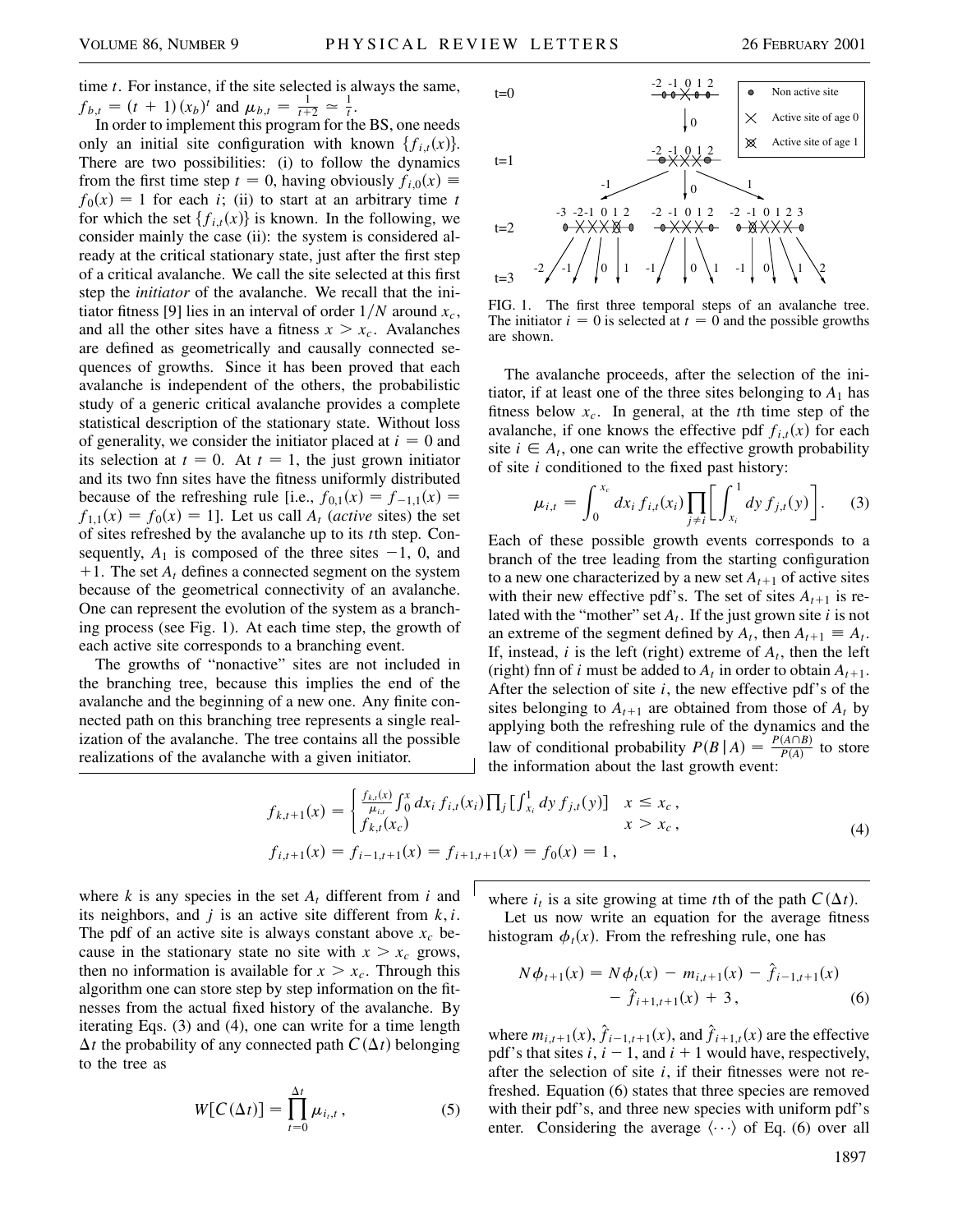the possible paths, and imposing the stationarity condition  $\phi_{t+1}(x) = \phi_t(x) = \phi(x)$ , one has

$$
\langle m_i(x) \rangle + \langle \hat{f}_{i+1}(x) + \hat{f}_{i-1}(x) \rangle = 3. \tag{7}
$$

We use Eq. (7) to estimate  $x_c$  and the behavior of  $\phi(x)$ under the simple hypothesis that all the sites not touched by the avalanche have a fitness  $x > x_c$  (which comes from the stationarity condition). The functions  $\hat{f}_{i-1,t+1}(x)$  and  $\hat{f}_{i+1,t+1}(x)$  are given by the second line of Eq. (4) with  $k = i - 1$  and  $k = i + 1$ , respectively. In order to perform the average  $\langle \cdots \rangle$ , one has to consider all the ways in which the selection of site *i* represents the *t*th step of an avalanche (i.e., one has to consider all the finite paths of the tree of Fig. 1). Then one can write

$$
\langle \hat{f}_{i-1}(x) + \hat{f}_{i+1}(x) \rangle
$$
  
= 
$$
\frac{\sum_{t} \sum_{C(t)} W[C(t)][\hat{f}_{i-1,t+1}(x) + \hat{f}_{i+1,t+1}(x)]_{C(t)}}{\sum_{t} \sum_{C(t)} W[C(t)]},
$$
(8)

where  $W[C(t)]$  is the RTS statistical weight of the generic path  $C(t)$  of length *t*, in the tree of Fig. 1, given by Eq. (5). Moreover  $[\cdots]_{C(t)}$  indicates that the functions inside brackets are evaluated by applying step by step the RTS algorithm to the path  $C(t)$ . Note, anyway, that if *i* is the left (right) extreme of  $A_t$ , then the knowledge of the path does not give any information about the sites  $i - 1$  $(i + 1)$  apart from, before refreshment,  $x_{i-1} > x_c$  ( $x_{i+1} >$ *x<sub>c</sub>*). In this case we can approximate  $[\hat{f}_{i-1,t+1}(x)]_{C(t)} =$  $\phi(x) \left\{ \left[ \hat{f}_{i+1,t+1}(x) \right] \right\}$ *c*<sub>(t)</sub> =  $\phi(x)$ . Distinguishing these last terms in  $\phi(x)$  in Eq. (8) from the others, one can write

$$
\langle \hat{f}_{i-1}(x) + \hat{f}_{i+1}(x) \rangle = A(x_c) \phi(x) + B(x, x_c),
$$
 (9)

where  $A(x_c)$  and  $B(x, x_c)$  are positive functions, and  $B(x, x_c) = B(x_c, x_c)$  for  $x > x_c$ , because of Eq. (4).

In principle, we should evaluate  $\langle m_i(x) \rangle$  applying the rule of conditional probability in analogy with Eq. (4), and then performing the average as in Eq. (8). However, this would reduce Eq. (7) to a trivial identity. For this reason, in order to evaluate  $\langle m_i(x) \rangle$ , we adopt another strategy in the optics of the point (i). We impose that  $x_i$  is the minimal fitness in the whole system at a certain time step  $T \gg N$ from the actual beginning of the dynamics. Consequently, we apply the RTS algorithm from the first time step [6] of the dynamics up to *T* (in this case we have to consider all the system sites). In the end, we consider the average  $\langle \cdots \rangle$  over all the possible histories up to time *T*. Since for  $T \gg N$  the system must be in the stationary state [9], then, after the average, this description must be consistent with the previous one where the system was considered directly in the stationary state. In order to simplify the mathematical treatment, we use the formula obtained for the generalized  $\beta$ -BS model [14], and we take the limit  $\beta \rightarrow \infty$  at the end of calculations:

$$
\langle m_i(x) \rangle = N\phi(x)\theta(x_c - x), \qquad (10)
$$

where  $x_c$  is defined by the relation  $e^{-\beta x_c} =$ where  $x_c$  is defined by the relation  $\int_0^1 dx \phi(x)e^{-\beta x}$  with  $\beta \gg 1$ , which gives also a deeper meaning to  $x_c$  [14]. Note that in this contest the presence of a finite threshold  $x_c$  arises naturally, without external assumption. In order to obtain Eq. (10), we used the central limit theorem for  $N \gg 1$  [14] and we made the following approximation [15]:

$$
\left\langle \prod_{j=1}^N f_{j,T}(x_j) \right\rangle \simeq \prod_{j=1}^N \left\langle f_{j,T}(x_j) \right\rangle = \prod_{j=1}^N \phi(x_j).
$$

Introducing Eqs.  $(9)$  and  $(10)$  in Eq.  $(7)$ , we obtain

$$
\phi(x) = \frac{3 - B(x, x_c)}{A(x_c) + N\theta(x_c - x)}.
$$
\n(11)

Note that, because of the behavior of  $B(x, x_c)$ ,  $\phi(x)$  is constant for  $x > x_c$ , while for  $x < x_c$  is of the order of 1/*N*. There is only one value of  $x_c$  for which  $\phi(x)$  is normalized [i.e.,  $\int_0^1 \phi(x) dx = 1$ ]. This value gives the value  $x_c$  of the BS threshold.

In principle, one should consider the contribution to Eq. (8) coming from any length *t* in the avalanche tree (Fig. 1). By stopping the sums at a value  $t = n$ , we obtain an *n*-order approximation. We have evaluated the probability of the paths, through RTS, up to  $n = 7$  by using a computer program for numerical integration.

The results for  $x_c$ , for  $n = 2$  up to  $n = 7$ , are reported in Fig. 2: The best evaluation is  $x_c(n = 7) \approx 0.465$ , much better than the mean-field result  $x_c = 1/3$ , but still quite far from the above reported numerical value. However, we verified that this behavior is compatible with an asymptotic value  $x_c(n \to \infty) \approx 0.66$ . To this aim, we made a fit with the simplest possible function  $x_c(n) = 0.66 - ax^b$ (Fig. 2) which is well compatible with the given asymptotic value. The fit values are  $a = 0.291 \pm 0.003$  and



FIG. 2. Empty points represent the values of  $x_c$  obtained by the application of the RTS algorithm from  $n = 2$  to  $n = 7$ . The continuous line represents the fit curve  $x_c(n) = 0.66$  $ax^b$  with  $a = 0.291 \pm 0.003$  and  $b = 0.20 \pm 0.03$ . The inset shows the behavior of  $\Omega(n)$  up to  $n = 7$ . Assuming  $\Omega(n)$  $n^{-\tau+1}$  also for small *n*, one finds  $\tau \approx 1.05$ .